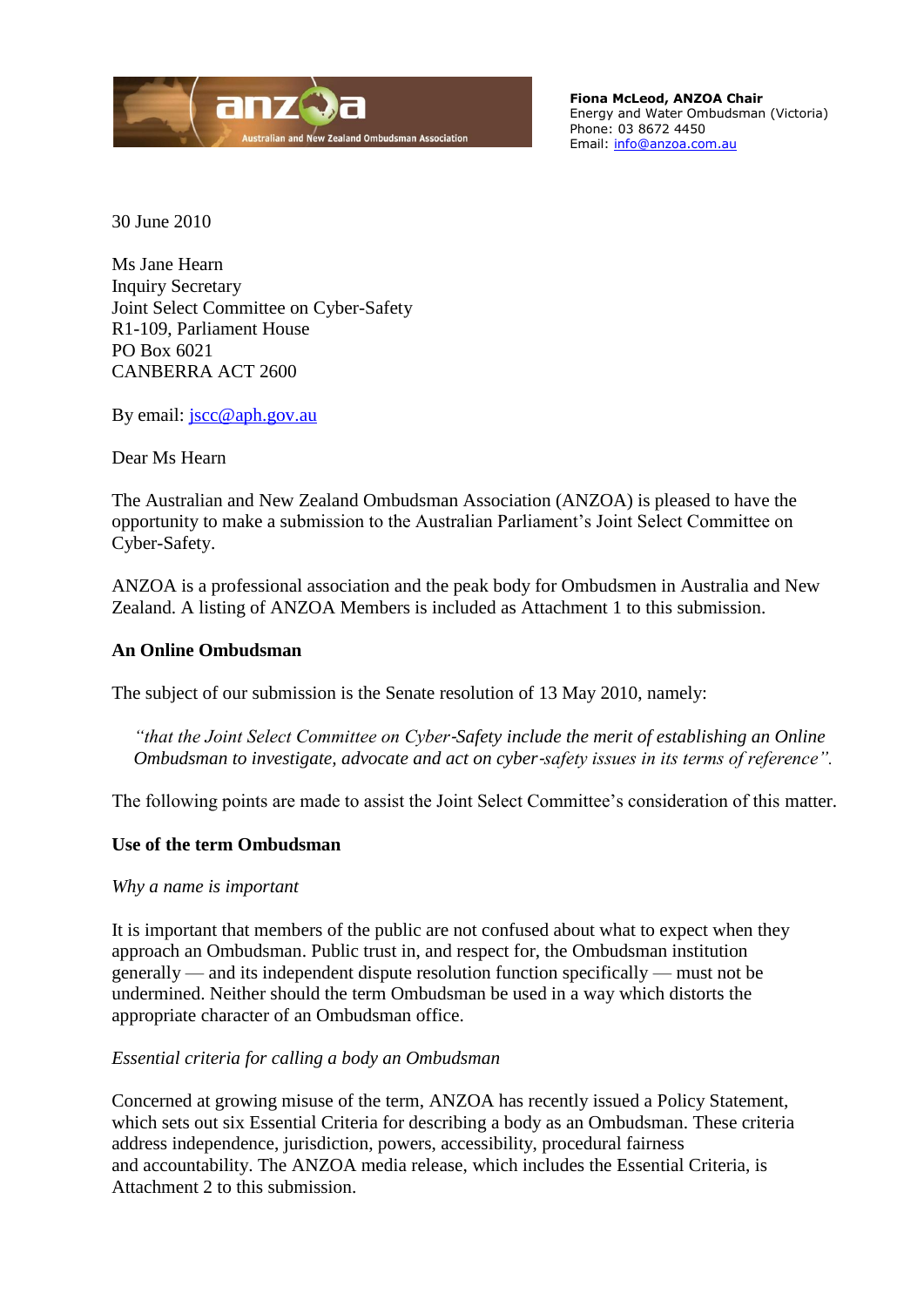The Policy Statement makes clear the very real issues which arise where the term Ombudsman is incorrectly used to describe an organisation that, in reality, is not an Ombudsman.

# *Independence*

For example, an Ombudsman office must be established as a standalone body by way of its own Act or Constitution. Its primary responsibility must be to resolve consumer/citizen disputes, independently, fairly and reasonably and without direction.

The office must be truly independent from the bodies or individuals about whom complaints are made. The Ombudsman must not be — nor be able to be perceived as — an advocate for a special interest group, agency or company.

# *Dispute resolution, not regulation*

Important also is the distinction between an Ombudsman and a Regulator. While an Ombudsman may exercise recommendatory or determinative powers leading to regulatory change — and Ombudsman reports may be drawn upon by other bodies undertaking regulatory, disciplinary and prosecutorial functions — an Ombudsman is not a Regulator.

While Ombudsmen usually have strong links to any relevant Regulator, the roles of the Ombudsman and the Regulator are distinctly separate.

# **Benchmarks for Industry-Based Customer Dispute Resolution Schemes**

The *Benchmarks for Industry-Based Customer Dispute Resolution Schemes* (the *National Benchmarks*) were issued by the Minister for Customs and Consumer Affairs, within the Commonwealth Department of Industry, Science and Tourism in August 1997.

These *National Benchmarks* address the principles of accessibility, independence, fairness, accountability, efficiency and effectiveness, all of which should be observed by any office set up to provide external dispute resolution services for consumer complaints.

We commend the *National Benchmarks* to the Joint Select Committee as it settles the dispute resolution functions of any national body set up to deal with complaints in this area. They may be found online at <http://www.anzoa.com.au/National%20Benchmarks.pdf>

# **Conclusion**

The ANZOA Executive Committee would be pleased to discuss ANZOA's position on use of the term Ombudsman with representatives of the Joint Select Committee, and may be contacted through me through the ANZOA Secretariat at [info@anzoa.com.au.](mailto:info@anzoa.com.au)

Yours sincerely

tiena mc Lesd

**Fiona McLeod Chair For the Members of the Australian and New Zealand Ombudsman Association** 

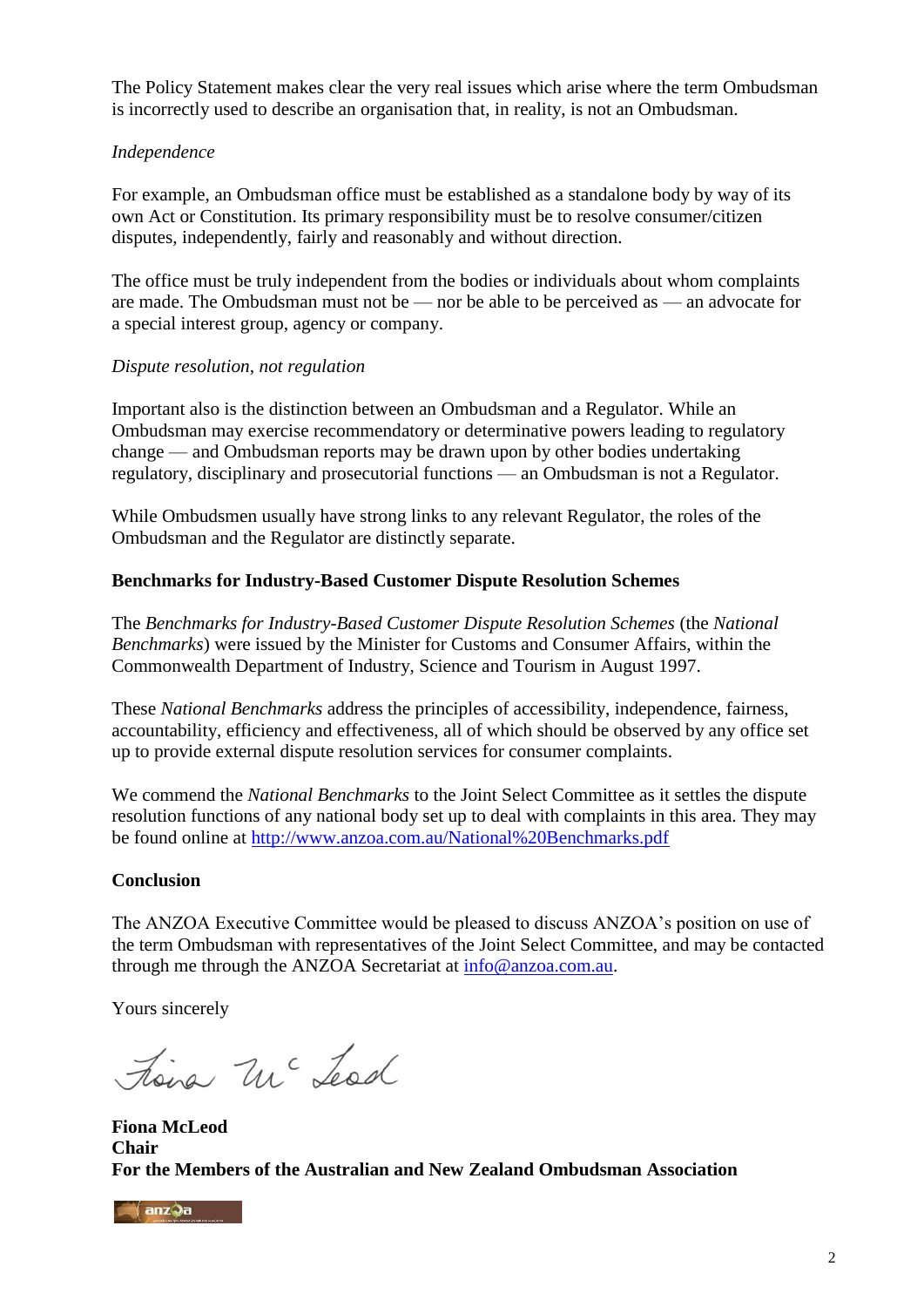# **Members of the Australian and New Zealand Ombudsman Association**

**Barry Adams**, Energy Ombudsman Queensland **Simon Allston**, Ombudsman Tasmania **Deborah Battell**, Banking Ombudsman New Zealand **Richard Bingham**, Ombudsman South Australia **George Brouwer**, Ombudsman Victoria **Simon Cohen**, Telecommunications Industry Ombudsman **Chris Field**, Ombudsman Western Australia / Energy Ombudsman Western Australia **Philip Field**, Ombudsman Banking and Finance, Financial Ombudsman Service **Judi Jones**, Electricity and Gas Complaints Commissioner New Zealand **Wayne Lines**, WorkCover Ombudsman South Australia **Alison Maynard**, Ombudsman – Investments, Life Insurance & Superannuation, Financial Ombudsman Service **Fiona McLeod**, Energy and Water Ombudsman (Victoria) **Colin Neave**, Chief Ombudsman, Financial Ombudsman Service, **John Price**, Ombudsman General Insurance, Financial Ombudsman Service **Clare Petre**, Energy & Water Ombudsman NSW **Carolyn Richards**, Ombudsman for the Northern Territory **Karen Stevens**, Insurance & Savings Ombudsman New Zealand **Bev Wakem**, Chief Ombudsman New Zealand **Beth Wilson**, Health Services Commissioner, Victoria Until June 2010, Commonwealth Ombudsman Prof **John McMillan**, who has now taken up the

new role of Australian Information Commissioner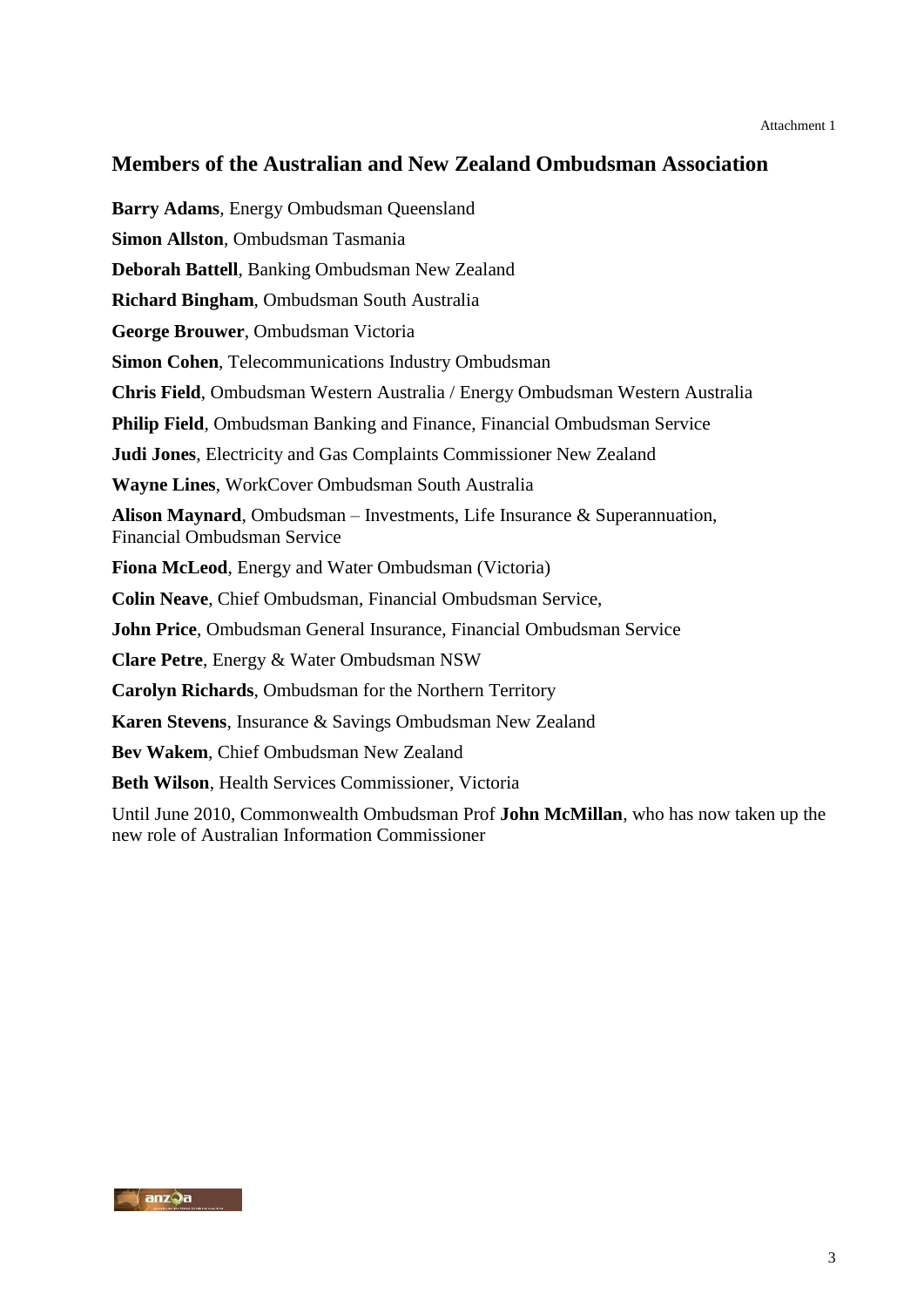

Registered Association Number A0044196B

#### 18 May 2010 **Peak body seeks a halt to misuse of the term Ombudsman**

The Australian and New Zealand Ombudsman Association (ANZOA)—the peak body for Ombudsmen in Australia and New Zealand—is calling for stronger controls on the use of the term Ombudsman.

ANZOA is supporting its call with a policy statement, setting out six essential criteria—addressing independence, jurisdiction, powers, accessibility, procedural fairness and accountability—which it says the public are entitled to expect of any office described as an Ombudsman.

In releasing ANZOA"s "Essential Criteria" policy statement, ANZOA Chair, Fiona McLeod, said, "Where problems arise in an industry or an area of government services, the call for an "ombudsman" commonly follows. In itself, this is not a problem—indeed it is a testament to the high level of public respect for the independence, integrity and impartiality of Ombudsman offices.

"ANZOA's concern lies with the increasing inappropriate use of the term "ombudsman" to describe bodies that do not conform to—or show an understanding of—the accepted Ombudsman model and its 200 year history.

"The term Ombudsman is understood by the public as signifying an independent office, which primarily has a complaint handling and investigation function.

"Using the term "ombudsman" to describe an office with regulatory, disciplinary and/or prosecutorial functions confuses the role of Ombudsman with that of a regulatory body. This criticism applies to the Fair Work 'ombudsman', the recently proposed Supermarket 'ombudsman', and the proposed National Legal Services "ombudsman", announced last week, which applies the term Ombudsman to a broad range of functions that have, until now, been performed by State legal services commissioners.

"The concept of Ombudsman is being stretched and the confidence of the Australian public in the role and independence of the Ombudsman institution is at risk of being undermined and diminished.

"An "ombudsman" office under the direction or control of an industry or a government minister is not independent. An office set up within a company or government agency as an "internal ombudsman" is not independent.

"In New Zealand, the term Ombudsman is protected by legislation. This is not the case in Australia.

"No Australian organisation should misuse the term. We urge anyone considering an "ombudsman" proposal—Commonwealth, State or Local Government, Regulator, Industry, University or other Non Government body—to consult with ANZOA early in the process, to ensure the proposed office meets the necessary criteria for use of the term."

The ANZOA Policy Statement setting out Essential Criteria the public should rightly expect of any office calling itself an Ombudsman accompanies this release.

#### **Media enquiries:**

**Fiona McLeod, ANZOA Chair: 0412 920 078** Email: [info@anzoa.com.au](mailto:info@anzoa.com.au)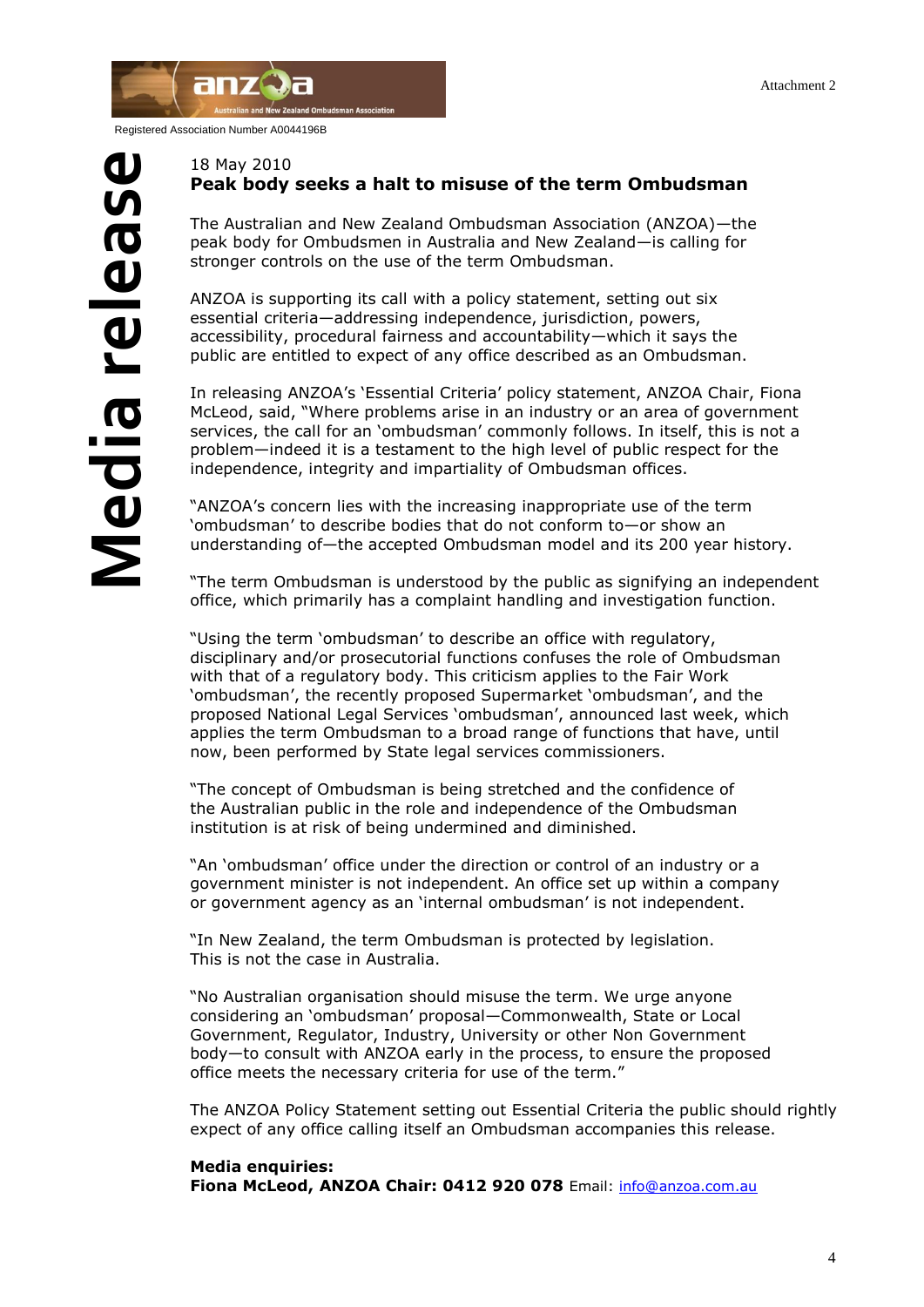

Registered Association Number A0044196B

# **Essential criteria for describing a body as an Ombudsman**

#### **Policy statement endorsed by the Members of the Australian and New Zealand Ombudsman Association (ANZOA)**

The institution of Ombudsman has proven itself adaptable to a variety of roles and settings.

In Australia and New Zealand today, there are several types of Ombudsman offices:

- Parliamentary Ombudsmen who take complaints from citizens and constituents about government agencies
- Other statutory Ombudsmen/Commissioners who investigate complaints about particular agencies or professional services—such as health
- Industry-based Ombudsmen who take complaints from customers of companies providing particular services—such as telecommunications, banking, insurance, investments, energy, water and public transport.

The development and popularity of the Ombudsman institution has come about for one reason—the office is renowned for independent, accessible and impartial review and investigation. In increasing numbers, the public turns to Ombudsman offices for assistance and support.

It is important, therefore, that members of the public are not confused about what to expect when they approach an Ombudsman's office—public trust must not be undermined.

Many of those who approach an Ombudsman feel vulnerable, wish to do so in confidence or make serious allegations or whistleblower complaints.

Public respect for the independence, integrity and impartiality of Ombudsman offices is at risk if bodies that do not conform to the accepted model are inappropriately described as an Ombudsman office.

It is a contradiction in terms, for example, to describe a body as an "internal ombudsman" or to apply the description to a body that is subject to the direction of a government minister or industry body.

The Australian and New Zealand Ombudsman Association (ANZOA) is concerned to ensure appropriate use of the term Ombudsman. Our view is that a body should not be described as an Ombudsman unless it complies with six essential criteria addressing independence, jurisdiction, powers, accessibility, procedural fairness and accountability.

# **Independence**

- The office of Ombudsman must be established—either by legislation or as an incorporated or accredited body—so that it is independent of the organisations being investigated.
- The person appointed as Ombudsman must be appointed for a fixed term—removable only for misconduct or incapacity according to a clearly defined process.
- The Ombudsman must not be subject to direction.
- The Ombudsman must be able to select his or her own staff.
- The Ombudsman must not be—or be able to be perceived as—an advocate for a special interest group, agency or company.
- The Ombudsman must have an unconditional right to make public reports and statements on the findings of investigations undertaken by the office and on issues giving rise to complaints.
- The Ombudsman"s office must operate on a not-for-profit basis.